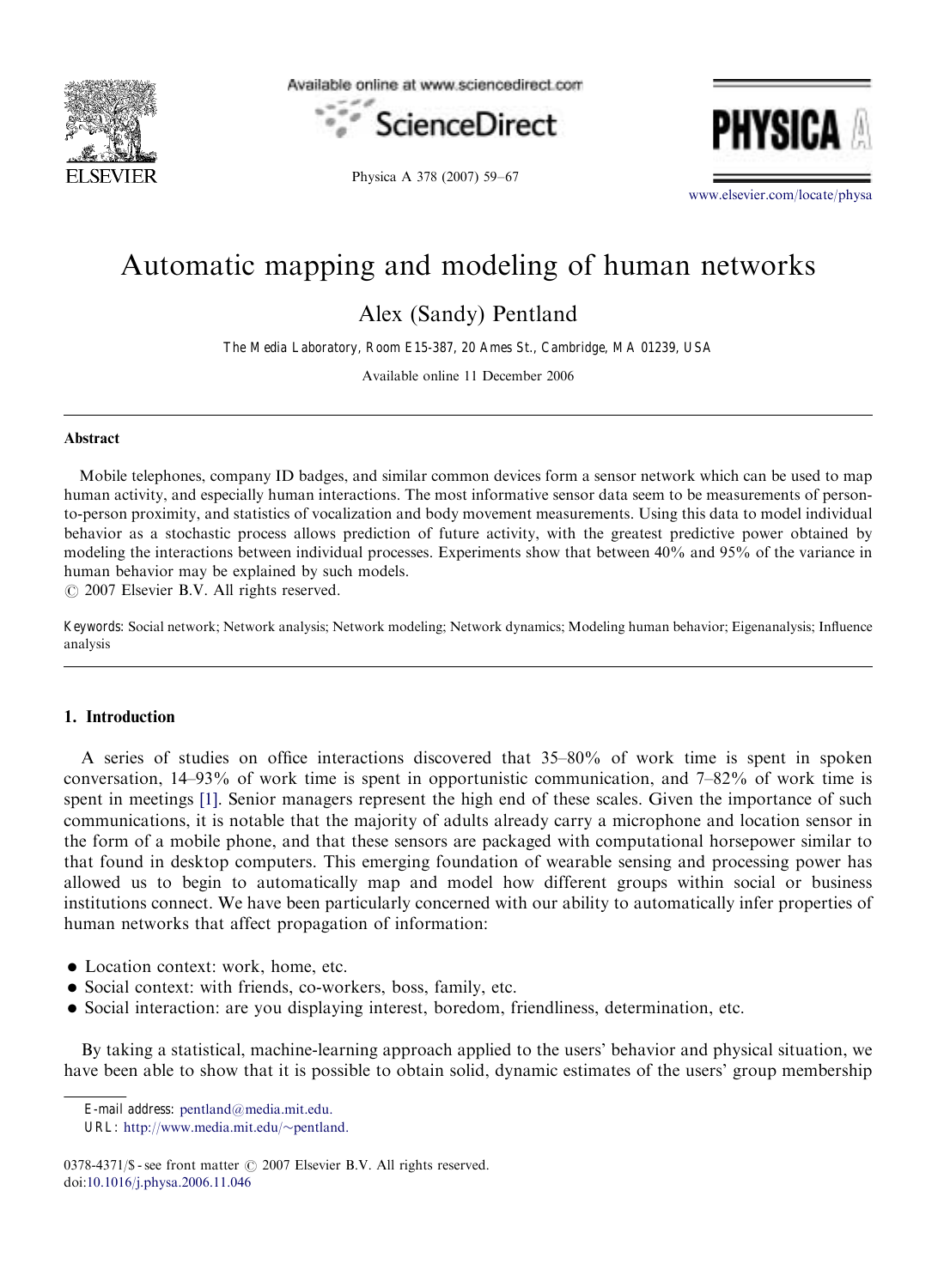and the character of their social relationships: e.g., who we work for versus those who work for us, or when we are interested versus when we are bored. By characterizing these patterns of behavior using statistical learning methods, we can then examine the users' current behavior to classify relationships as workgroup, friend, interesting, and so forth.

The key to automatic inference of information network parameters is the recognition that humans are not general-purpose equipotent reasoning agents, but rather are creatures with a long evolutionary history that continues to shape our behavior and interactions with others. This shaping of behavior is particularly visible in social relationships and our attitudes toward them: we act differently when interacting with friends versus strangers, and when we are interested versus when we are bored.

Some of these categories can be inferred using standard methods such as surveys, however, these standard methods often suffer from subjectivity and memory effects, and their infrequency means that they are prone to becoming out-of-date. Even when information from standard methods is available, we would still like to use automatic methods to validate or even correct the standard information sources.

In this paper, we present statistical learning methods that use wearable sensor data to make reliable estimates about a user's interaction state (e.g., who was talking to whom, how long did the conversation last, etc.). We then use these results to characterize the connections that exist in groups of people.

Automatic mapping can be much cheaper and more reliable than human delivered questionnaires. For instance, in one of our studies we found that our automatic methods had an accuracy of  $87.5\%$  for detecting conversations with durations of 1 min or more. In contrast, a traditional survey of the same subjects produced only 54% agreement between subjects (where both subjects acknowledged having the conversation) and only 29% agreement in the number of conversations [\[2,3\].](#page-8-0)

Automatic discovery and characterization of face-to-face communication networks will also allow researchers to gather interaction data from larger groups of people. This can potentially remove two of the current limitations in the analysis of human networks: the number of people that can be surveyed, and the frequency with which they can be surveyed.

Automatic mapping of human networks will never be perfect, although it already seems superior to previous methods in some regards. We can also vary the confidence thresholds of the system, making the system more or less cautious about particular types of mistakes. In addition, the models provided by automatic mapping can suggest when traditional survey methods would be most useful, resulting in a semi-automatic capability that can have very high accuracy and a relatively low cost.

## 2. Socioscopes

Our approach to mapping and modeling human networks is to adopt the conceptual framework used in biological observation, such as is used to study apes in natural surroundings or in natural experiments such as twin studies, but replacing expensive and unreliable human observations with automated, computer-mediated observations. We imagined an advanced 'socioscope' that can accurately and continuously track the behavior of hundreds of humans at a time, recording even the finest scale behaviors with near perfect accuracy.

My students and I have built an approximation of this imaginary socioscope, using mobile telephones, electronic badges, and PDAs [\[4–8\]](#page-8-0). My collaborators and I have used this socioscope to track the behavior of 94 people in two divisions of MIT, the business school and the Media Laboratory, a group of 110 international researchers attending meetings at MIT, and certain other smaller groups in the wider Boston community. The subjects were typically between 23 and 39 years of age, with the business school students almost a decade older than the Media Lab students. Subject groups were typically  $\frac{2}{3}$  male and  $\frac{1}{3}$  female, and approximately half were raised in America.

The socioscope consists of three main parts. The first part consists of 'smart' phones programmed to keep track of their owners' location and their proximity to other people, by sensing cell tower and Bluetooth IDs. This has provided us with approximately 330,000 h of data covering the behavior of 94 people, a total of about 35 years of interaction data, as described in Eagle and Pentland [\[5\]](#page-8-0).

The second part of the socioscope consists of electronic badges that record the wearers' location (with 2 m typical accuracy), ambient audio, and upper body movement via a 2-D accelerometer, as described in Gips and Pentland [\[6\]](#page-8-0). This badge platform provides more fine-grained data than the smart phone platform.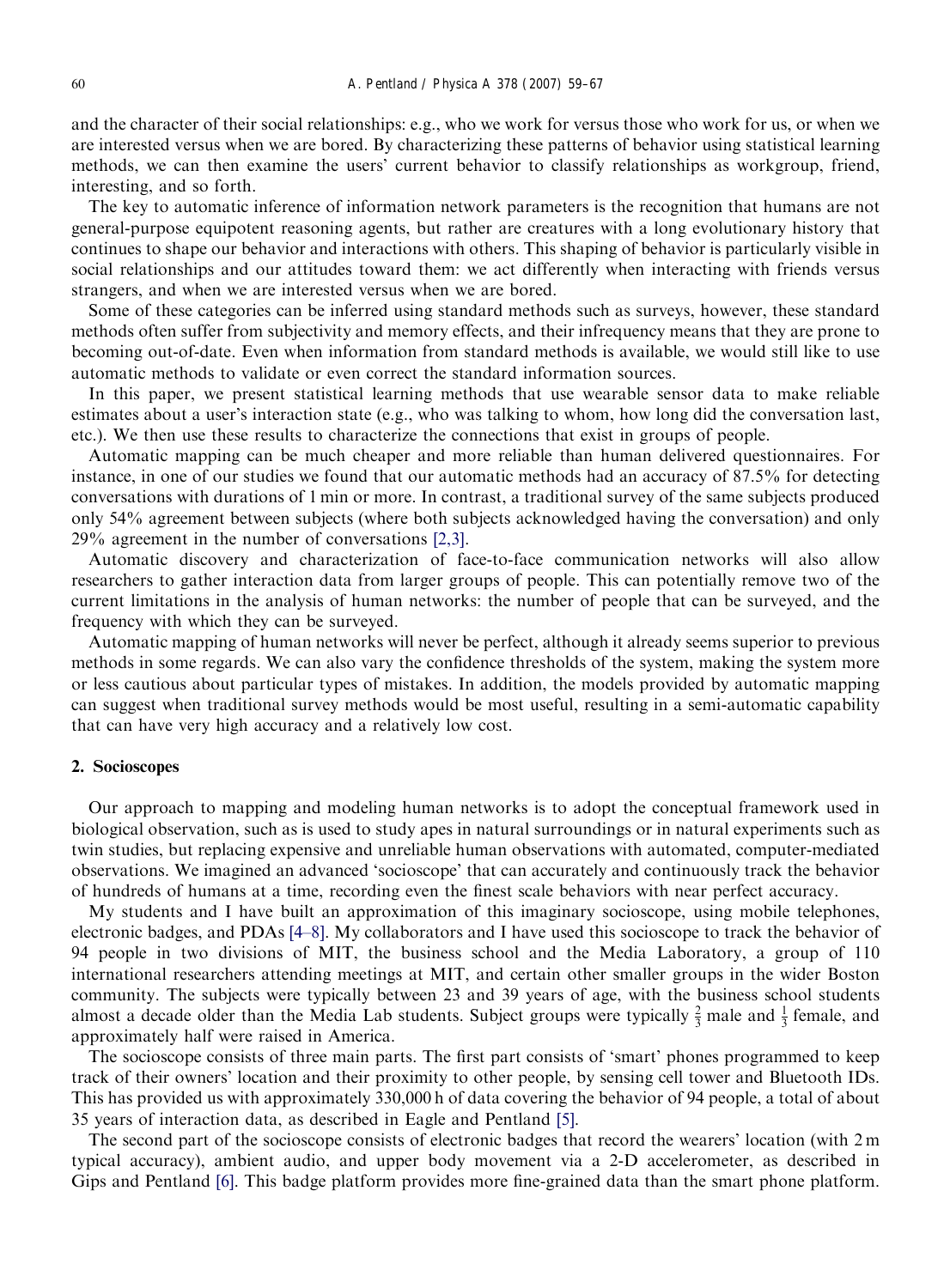We have used this platform to obtain data from the more than 110 adults that regularly attend the biannual Media Lab open houses, in which attendees walk around the Media Lab building to examine demonstrations and converse with each other during a 4-h period. The attendees have been approximately  $\frac{1}{3}$  from Asia,  $\frac{1}{2}$  from North America, and  $\frac{1}{6}$  from Europe.

The third part of the socioscope consists of a microphone and software that is used to extract audio 'signals' from individuals, specifically, the exact timing of their vocalizations and the amount of modulation (in both pitch and amplitude) of those vocalizations. This part of the socioscope can be used with audio data from the smart phone, audio from the badge, or audio from body-worn microphones during semi-structured interactions such as speed dating, focus group interviews, or negotiations [\[7,8\].](#page-8-0)

Together these sensor platforms allow us to observe gross behavior (location, proximity) continuously over months, to observe for fine-grained behavior (location, proximity, body motion) over one-day periods, and to analyze vocalization statistics with an accuracy of tenths of seconds. These behavioral data are then subject to four main types of analysis: characterization of individual and group distribution and variability (typically using an Eigenvector or principal components analysis), conditional probability relationships between individual behaviors (known as 'influence modeling'), accuracy with which behavior can be predicted (with equal types I and II error rates), and finally comparison of these behavioral measures to standard human network parameters.

#### 3. Reality mining

A critical requirement for automatic mapping and modeling of human networks is to learn and later categorize user behavior as quickly as possible. This is because the speed with which we can establish network parameters determines how accurately we can capture the dynamics of those networks.

#### 3.1. Eigenbehavior modeling

Eigenvector analysis, commonly known as principal components analysis, is the optimal linear method for obtaining a low-dimensional approximation to a signal such as observations of user behavior. Eigenbehaviors thus provide us with an efficient method of learning and classifying user behavior, as described in Eagle and Pentland [\[9\]](#page-8-0).

Calculation of Eigenbehavior begins by measuring a person's I's behavior (for instance, the time sequence of their location). This is illustrated in 1 as  $\Gamma_i(x, y)$ , a 2-D D by 24 array of location information, where D is the total number of days person I has been in the study. Because of the structure in most people's lives,  $\Gamma_i$  can be described by a relatively low-dimensional 'behavior space', which is spanned by their Eigenbehaviors [\(Fig. 1](#page-3-0)).

Given behaviors  $\Gamma_1, \Gamma_2, \ldots, \Gamma_M$  for a group of M people, the average behavior of the group can be defined by  $\Psi = (1/M)\sum_{n=1}^{M} \Gamma_n$ . A set of M vectors,  $\Phi_i = \Gamma_i - \Psi$ , are defined to be the deviation of an individual's behavior from the mean. Principle components analysis is subsequently performed on these vectors generating a set M orthonormal vectors,  $u_n$ , which best describes the distribution of the set of behavior data when linearly combined with their respective scalar values,  $\lambda_n$ . These vectors and their corresponding scalars are the Eigenvector and Eigenvalues of the covariance matrix of  $\Phi$ , the set's deviation from the mean

$$
C = \frac{1}{M} \cdot \sum_{n=1}^{M} \Phi_n \cdot \Phi_n^T = A \cdot A^T,
$$
\n(1)

where the matrix  $A = [\Phi_1, \Phi_2, \Phi_3, \dots, \Phi_M]$ . The Eigenbehaviors can then be ranked by the total amount of variance in the data for which they account, essentially those with the largest associated Eigenvalues.

#### 3.2. Human Eigenbehaviors

As might be expected, the main daily pattern that we observed is that of subjects leaving their sleeping place to spend time in a small set of locations during the central daylight hours, then occasionally breaking into small clusters to move to one of a few other buildings during the early night hours and weekends, and then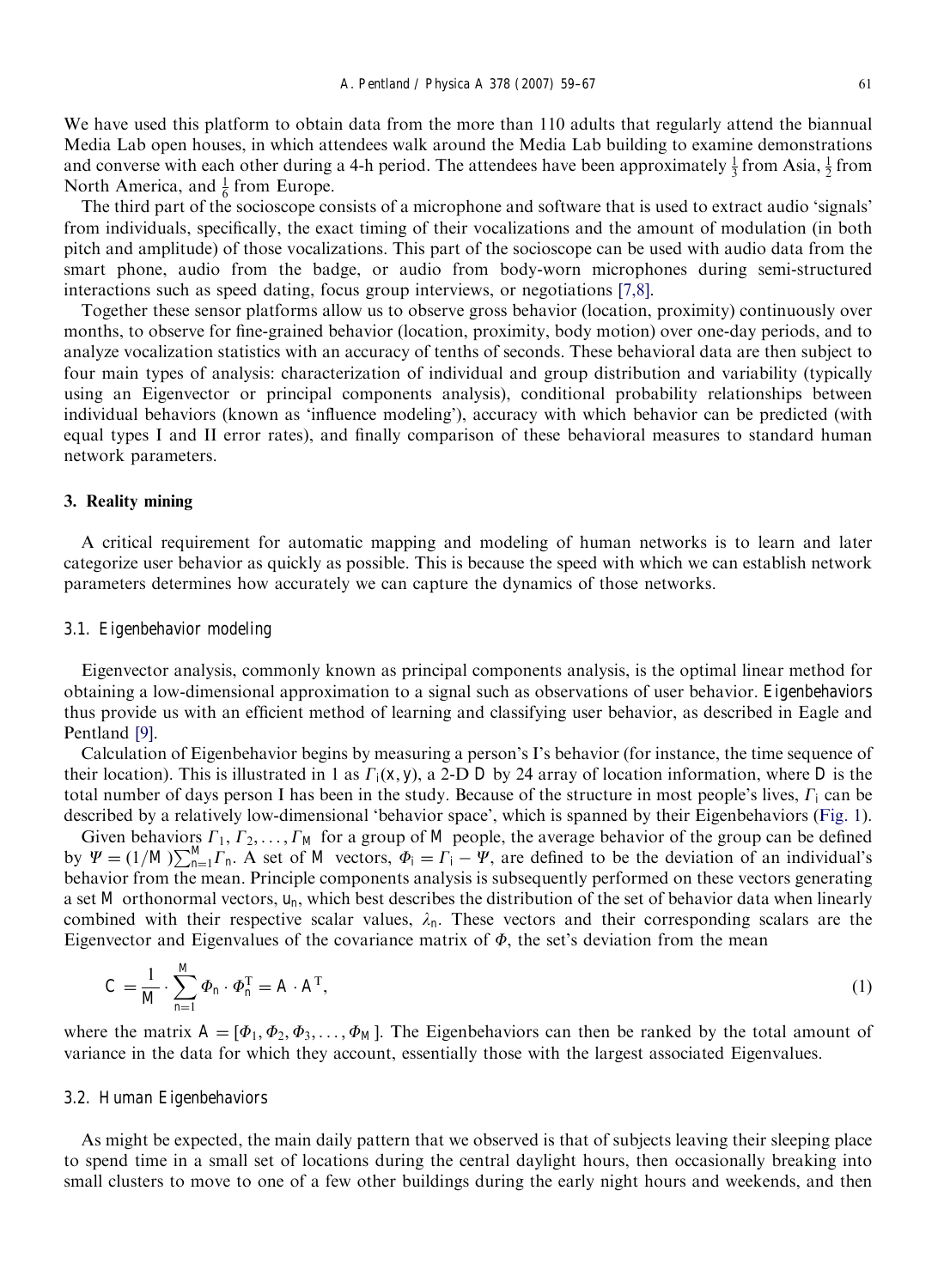<span id="page-3-0"></span>

Fig. 1. A sample of a person's location in a time sequence.

back to their sleeping place. Over 85% of the variance in the behavior of low entropy subjects can be accounted for by the mean vector alone.

For typical individuals the top three Eigenbehavior components account for up to 96% of the variance in their behavior. These three components could be thought of as the weekend pattern, the working late pattern, and the socializing pattern. Even though we are considering mostly young people without a regular job or family, it seems that there is very limited variability in human behavior. This means that one can, for instance, observe a person's behavior in the morning, and from these observations accurately predict their behavior for the rest of the day [\[9\]](#page-8-0).

The ability to accurately characterize peoples' behavior with a low-dimensional model means that we can automatically classify the users' location context with high accuracy. If we also allow the system to request that the user label locations that the system thinks are novel or are unusually sequenced, then we can achieve very high accuracies with very limited user input.

## 3.3. Learning influence

The previous data illustrate the stereotypical patterns and limited variability we observe in individual subjects. Next, let us ask what behavioral structure we observe between subjects. We thus move from a static analysis of behavior to a dynamic analysis.

Conditional probability relationships between subjects, which we refer to as influence, allow us to predict the behavior of a subject from the other subjects' data  $[15,16]$ . For instance, if Joe shows up at a meeting whenever Fred does, then observing Fred's attendance allows accurate prediction of Joe's impending proximity. In our cell phone proximity data there were two main sub-networks of influence relations, one during the day and the other in the evening, both with similar network prediction accuracy. Overall, influence between subjects allowed 95% of the variance in personal proximity data to be accounted for by the surrounding network of proximity data, as described in Dong and Pentland [\[11\]](#page-8-0).

Again, a critical requirement for automatic mapping and modeling of human networks is the ability to learn and later categorize user behavior from relatively few observations, in order that we can accurately capture the dynamics of the network. The requirement for a minimal parameterization motivated our earlier development of Coupled Hidden Markov Models (CHMMs) to describe interactions between two people, where the interaction parameters are limited to the inner products of the individual Markov chains. The ''influence model'', is a generalization of this approach, and describes the connections between many Markov chains as a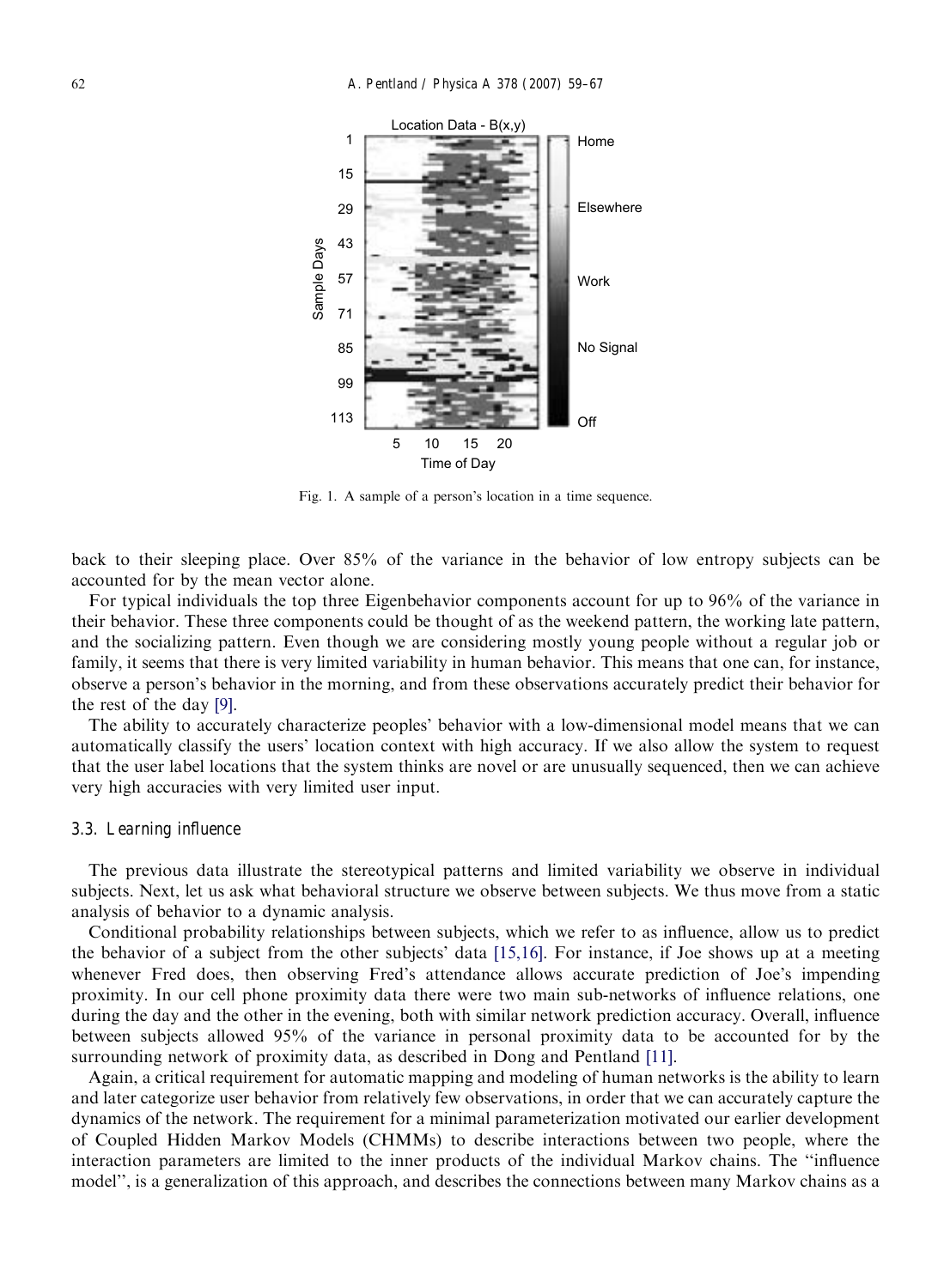network of convex combinations of the chains. This allows a simple parameterization in terms of the ''influence'' each chain has on the others [\[10–12\]](#page-8-0).

The influence model has the unique advantage that its steady-state behavior has the same first-order Eigenstructure as the cross-product of all the constituent Markov chains, despite having logarithmically fewer states. As with the Eigenbehavior representation, the influence representation makes it possible to analyze global behavior while avoiding the exponential number of states typical when using other models of interacting individuals or agents.

The graphical model for the influence model is identical to that of the generalized N-chain CHMM, but there is one very important simplification. Instead of keeping the entire  $P(S_t^i | S_{t-1}^{\overline{I}}, \ldots, S_{t-1}^N)$ , we only keep  $P(S_t^i | S_{t-1}^{\overline{I}})$ 

$$
P(S_t^i|S_{t-1}^1,\ldots,S_{t-1}^N) = \sum_j \alpha_{i,j} \cdot P(S_t^i|S_{t-1}^j).
$$
\n(2)

In other words, we form our probability for the next state by taking a convex combination of the pairwise conditional probabilities for our next state given our previous state and the neighbors' previous state. As a result, we only have N Q  $\times$  Q tables and N  $\alpha$  parameters per chain, resulting in a total of N  $\cdot$  Q<sup>2</sup> + N<sup>2</sup> transition parameters—far fewer parameters than if we tried to model all possible interactions between all of the Markov chains. It is important to realize the ramifications of these factors being constant: intuitively, it means that the model assumes that how much we are influenced by a neighbor is constant, but how we are influenced by it depends on its state.

This simplification seems reasonable for the domain of human interactions and potentially for many other domains. Furthermore, it gives us a small set of interpretable parameters, the  $\alpha$  values, which summarize the interactions between the chains. By estimating these parameters, we can gain an understanding of how much the chains influence each other.

Another benefit of this representation comes during the analysis of the global dynamics of the system. It has been shown in Ref. [\[12\]](#page-8-0) that we can make statements about the recurrent states and the steady-state probabilities of the global system by analyzing the structure of the influence matrix. The advantage of doing such analysis in the domain of human interaction is in understanding how connections between people effect the overall group behavior. How can we manipulate our links to better propagate information or stop the flow of information among the group? If we want consensus among nodes what kind of network graph will help achieve that, i.e., can we identify and modify the recurrent states of the network?

### 3.4. Influence modeling

When we use the influence model to analyze the proximity data from our cell phone experiment, we find that clusters of influence in the proximity data map cleanly to our notion of affiliation and friendship. Clustering the daytime influence relationships allowed 96% accuracy at identifying workgroup affiliation, and clustering the evening influence relationships produced 92% accuracy at identifying self-reported 'close' friendships [\[5,11\].](#page-8-0)

Similar findings were obtained using the badge platform. During a meeting of over 110 Media Lab sponsors, the combination of influence and proximity predicted whether or not two people were affiliated with the same company with 93% accuracy [\[6\]](#page-8-0).

The ability to accurately characterize peoples' social relationships by modeling their interpersonal influence (conditional probability structure) means that we can automatically classify the users' social networks with high accuracy. If we also allow the system to request that the user label relationships that the system thinks are new, are unusual, or where the relationship characterization is uncertain, then we can achieve very high accuracies with very limited user input. Moreover, this automatic labeling of relationships works even for dynamically changing social networks; its accuracy is largely a function of the amount of observation data available. Thus, for instance, we could accurately label users' company membership from only a few hours of meeting data.

## 4. Social signals

The importance of social displays has been highlighted by the research of Ambady and Rosenthal [\[13\]](#page-8-0) and its practical ramifications explored in the popular book 'Blink' by Gladwell [\[14\].](#page-8-0) In brief, they have shown that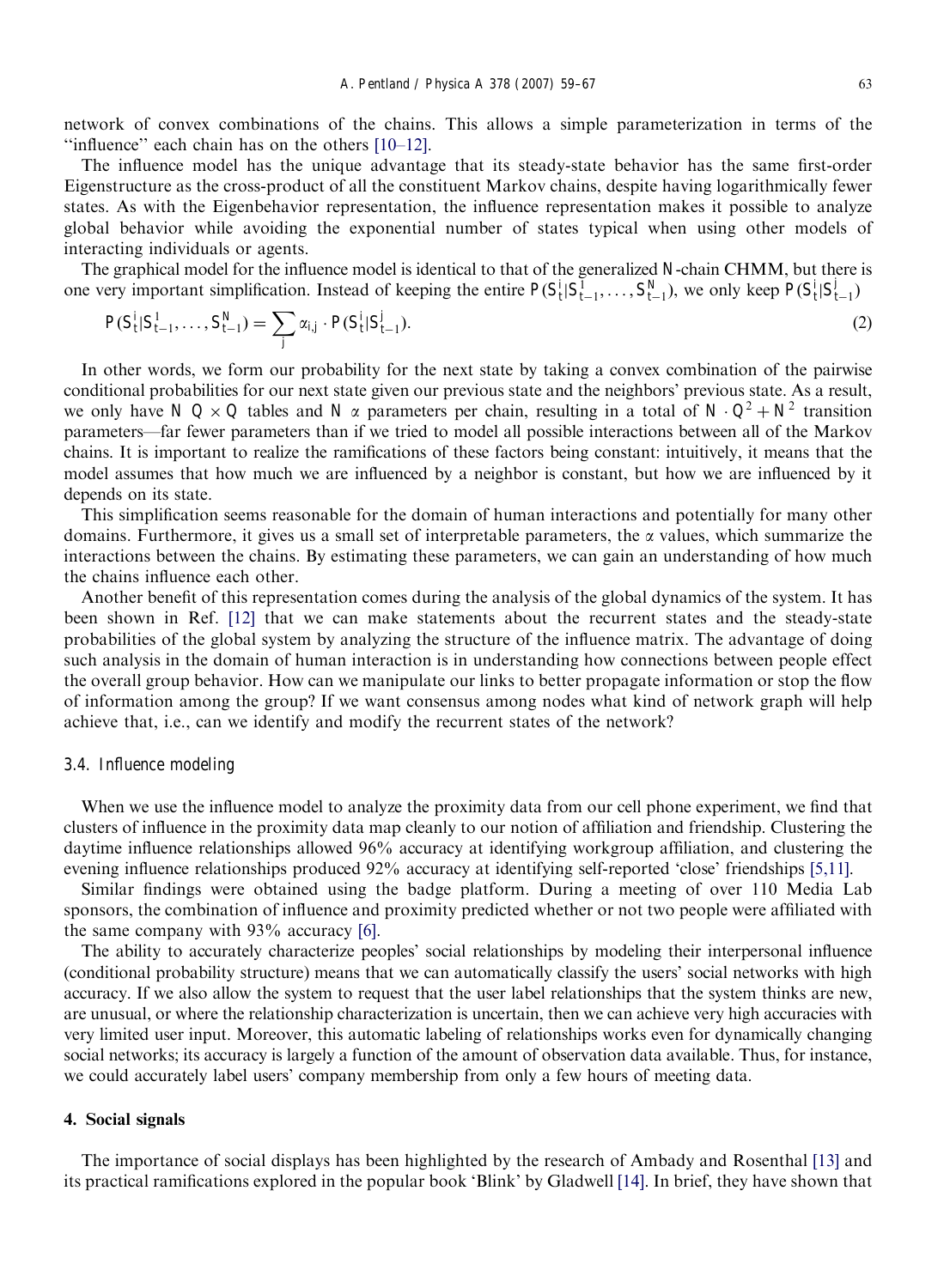people are able to 'size up' other people from a very short (e.g., 1 min) period of observation, even when linguistic information is excluded from observation, and that people use these 'thin slice' characterizations of others to quite accurately judge prospects for friendship, work relationship, negotiation, marital prospects, etc. There is something about how we behave that accurately signals the likely future course of our social interactions.

In order to operationalize these findings of social psychologists, we developed automatic, computerized methods for automatically measuring some of the more important types of social signaling [\[7\].](#page-8-0) This computer system objectively measures a set of non-linguistic social signal features by looking at 'tone of voice' over 1 min time periods. These signal features include:

- Activity: a measure of the overall amount of speaking/gesturing.
- Emphasis: the amount of modulation of voice and gesture.
- Engagement: a measure derived from timings of speaker turn-taking behavior.
- Mirroring: a measure of mimicry using only short, distinct utterances.

Unlike most speech or gesture research, the goal is to measure and classify speaker interaction rather than trying to puzzle out the speakers' internal state. Consequently, we treat vocal prosody and gesture as a longerterm motion texture, rather than focusing on individual gestures or accents. Although people are largely unconscious of this type of behavior, other researchers  $[13,14]$  have shown that similar measurements are predictive of infant language development, judgments of empathy, attitude, and even personality development in children.

Using this 'social perception machine' we can 'listen in' to the social signals within conversations, while ignoring the words themselves. Following the social psychologists' examples, we reasoned that a test for our ability to automatically measure social signals would be our ability to predict outcomes from a 'thin slice' observation of human interactions. Could we predict human behavior without listening to words or knowing about the people involved? We found that after a few minutes of listening in this way, we were able to use linear combinations of these social signal features to accurately predict human behaviors such as:

- who would exchange business cards at a meeting;
- which couples would exchange phone numbers at a bar;
- who would come out ahead in a negotiation;
- who was a connector within their work group;

along with a wide range of subjective judgments, including whether or not a person felt a negotiation was honest and fair or a conversation was interesting. In a typical case using a linear weighting of the social signal features and a three-class linear decision rule (yes, not enough information, no) the yes/no accuracy is almost 90%. Accuracy is typically around 80% with a two-class linear decision rule, where we make a decision for every case. More generally, linear predictors based on the measured social signals typically have a correlation of  $r = 0.65$ , ranging from around  $r = 0.40$  to as much as  $r = 0.90$ . Most experiments involved around 90 participants, typically 25–35 years old, with a third being female.

### 4.1. Signals and information flow

We have been able to distinguish several types of short-term (30 s) display-like behavior patterns that seem to reliably precede important information flow activities such as exchanging personal identifiers [\[6,7\].](#page-8-0) We can name four of the more common displays as 'excitement', 'freeze', 'determined', and 'accommodating', to pick terms similar to those used in the animal literature, however, these 'displays' are really only clusters in the social signal feature data, defined with no direct reference to the semantics these names might suggest.

The 'excitement' display is characterized by a large amount of rapid, highly modulated speech and body movement. The 'freeze' display is characterized by unusually little vocalization and body movement. The 'determined' display is characterized by rapid responses to other vocalizations and little modulation of speech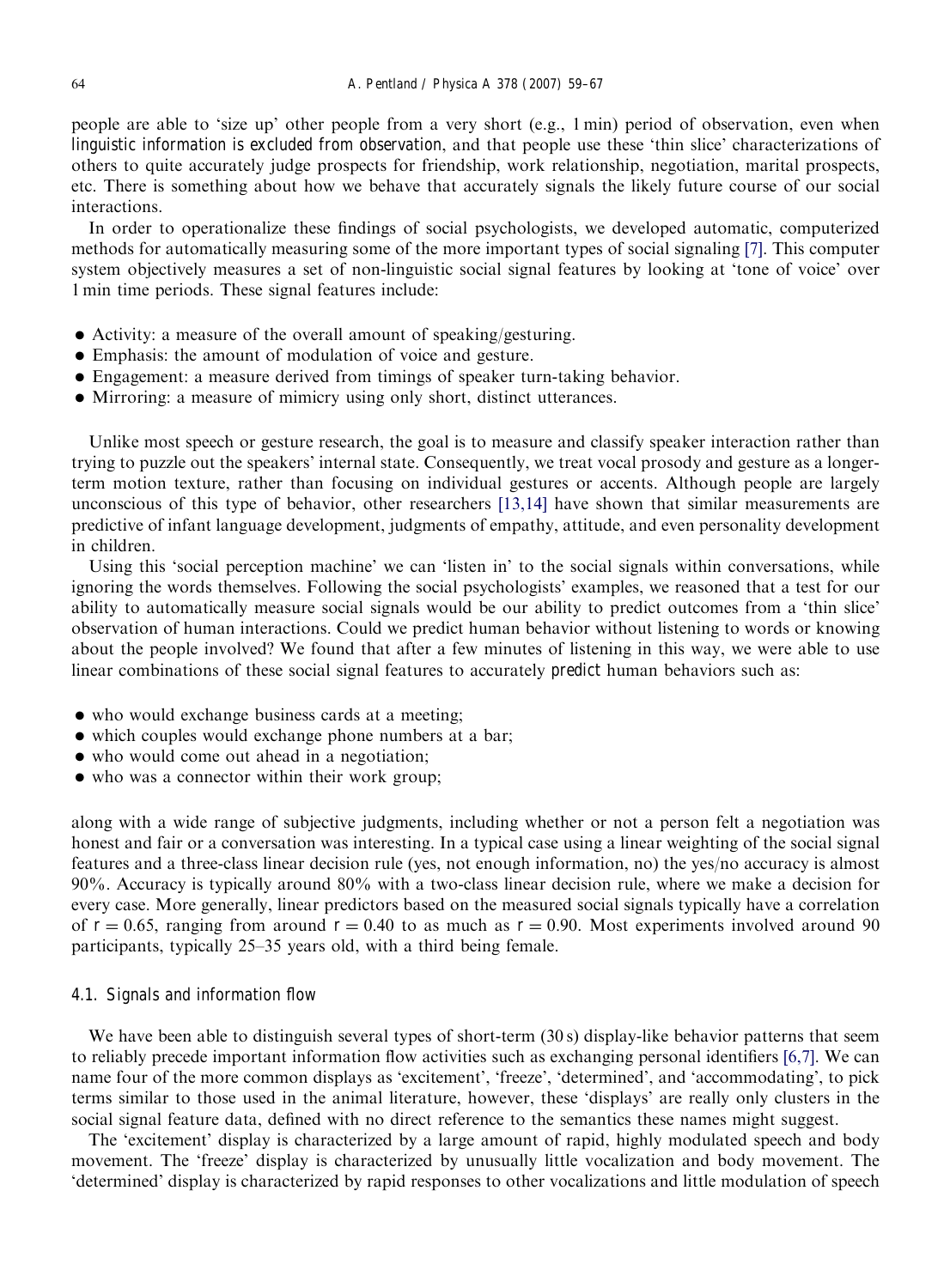

Fig. 2. Frequency distribution of successful and unsuccessful calls versus social signals.

and body movement. The 'friendly' display is characterized by mirroring behavior, above-average listening time, and well-modulated speech and body movement.

In our sponsor meeting data, with more than 110 subjects at each meeting, we observe that the 'excitement' display predicted trading of business contact information with 80% accuracy (equal error rate). The 'freeze' display, when performed in front of a demonstration, predicted requests for additional information with 80% accuracy (the 'freeze display' seems to signal mental concentration on the presentation). In a speed dating event, the woman's display of 'excitement' predicted trading of phone numbers with 72% accuracy.

Fig. 2 shows data from a call center, where social signals were measured for 70 calls and compared to the call center ratings of whether or not the calls were successful. The vertical axis is frequency of data points, and the horizontal axis is our prediction based on social signals, with greater values meaning the call is more likely to be successful. The predictor in this data is essentially the intensity of the 'accommodating' display. A binary decision boundary at 0.45 produces an equal-error accuracy of 87%.

Other experiments have used these social signals to predict ratings of business plan presentations, interest in discussions, outcomes in negotiations, and betweeness centrality in social networks. In each case similar prediction accuracies have been achieved by measurement of social signaling feature statistics. It is especially important to note that these are not classifications of emotion; we know nothing about the subjects' emotions in these situation. These are classifications of decision-making behavior, as predicted by automatic measurement of the subjects' social behavior prior to making the decision.

The ability to accurately predict peoples' social interactions by classifying their signaling behavior means that we can automatically classify these interactions with high accuracy. If we also allow the system to request that the user label interactions that the system thinks are new, are unusual, or where the interaction characterization is uncertain, then we can achieve very high accuracies with very limited user input [\[8\]](#page-8-0).

## 5. Practical concerns

Continuous analysis of all interactions within an organization may seem unreasonable, and if misused, could be potentially dangerous. In an attempt to assuage some of these legitimate concerns, several methods of collecting this data will be discussed.

Conversation postings: In our experiments all the data were stored locally on the individual's machine. At the end of each day users could potentially review a summary of the number of conversations, the individuals involved, the character of the interaction, and the duration. They could then decide if the data should be shared, private, or permanently deleted. Types of environments where the system might flourish could be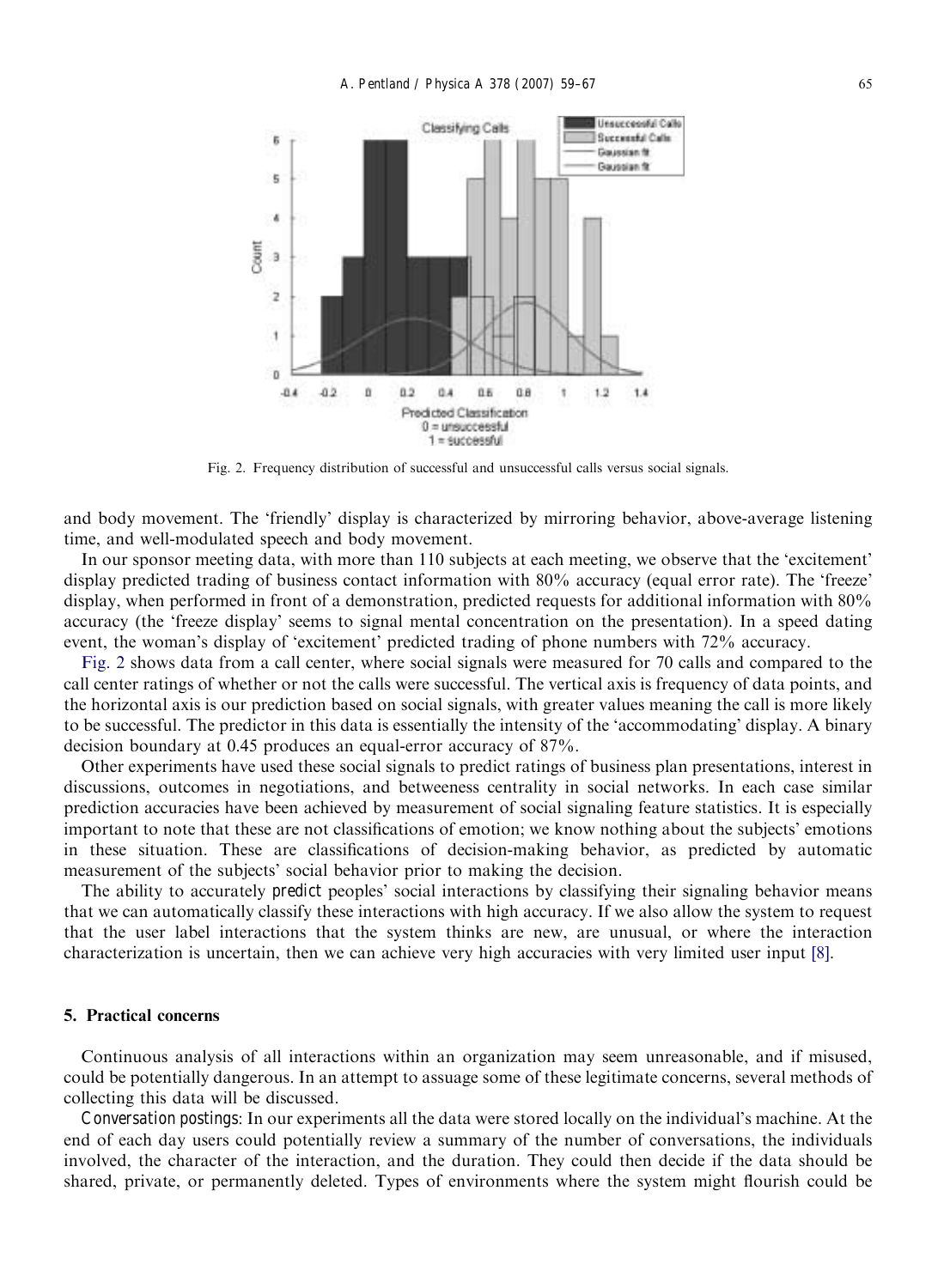places where individuals need to keep careful track of how they spend every minute of their day. Examples include law firms, and emergency response teams.

Ten minute delete/mute button: In our experiments each individual's data device was equipped with an on–off button. A more useful interface might be a button to delete the last 10 min of the data analysis, or turn off data analysis for 10 min into the future. In this way, employees could have a private conversation while at work with a push of the button.

Demanding environments: In some instances, the environmental demands may supersede privacy concerns. Environments such as these have minimal private conversations, and the need for all available information is so great, that many of the privacy concerns may not be relevant.

## 5.1. Related technologies

Several other projects and technologies have addressed components of the automatic mapping problem. One area that has been widely studied is sensing human context with mobile and wearable devices.

The Active Badge project is one of the earliest examples of a location-aware system that employed infrared (IR) beacons to locate and route phone calls to users [\[15\]](#page-8-0). Today's mobile devices have the ability to locate users by cell tower ID, GPS, and scanning fixed beacons such as Bluetooth devices. Projects from both academia and industry are using spatial context to enable location-based services.

By performing repeated scans, mobile devices can measure changing social context of their users. Projects have used both specialized hardware [\[16–18\]](#page-8-0) and off-the-shelf smart phones [\[5,19,20\]](#page-8-0) to scan with both IR and radio frequency (RF), e.g., Bluetooth. These social context aware systems are largely intended to support faceto-face collaboration by revealing the user's social context and promoting interaction. Proximity scans have also been used to generate social metadata for images that enable sharing between dyads of proximal people on a perimage basis [\[21\]](#page-8-0).

As described above, our research group has conducted experiments in speed dating, pitching business plans, and conference behavior that have identified behavioral features useful for the prediction of human interest [\[6,22\]](#page-8-0). Using methods similar to ours, Gatica-Perez et al. [\[23\]](#page-8-0) found that HMMs built from relatively simple audio and visual features could predict average group interest level ratings for discussion groups.

### 6. Conclusions

These data make the point that human behavior is much more predictable than is generally thought, and is especially predictable from the behavior of others. This suggests that humans are best thought of social intelligences rather than independent actors, with individuals best likened to a musician in a jazz quartet. We can predict the behavior of these individuals from that of their associates because they are so attentive and automatically reactive to the surrounding group that they almost cease to be an individual at all.

These data also make it clear that the conditions under which we trade contact information, request information, join groups and so forth, can be quite well predicted by location, proximity, and signaling behavior. As a consequence we can analyze behavior using statistical learning tools such as Eigenvector analysis and influence modeling, in order to infer social relationships without needing to understand the detailed linguistic or cognitive structures surrounding social interactions. We are now using these methods to perform dynamic, continuous analysis of entire commercial organizations [\[24\]](#page-8-0). Ourinitial results suggest that analysis of the face-to-face interactions within the workplace can radically improve the functioning of the organization. By aggregating this information, interpreting it in terms of work tasks, job satisfaction, and productivity, and then modeling the relationship between organizational dynamics and organizational performance, we are moving toward a new level of performance in the management of complex human organizations.

## Acknowledgments

Thanks to all of my collaborators and students for the hard work in forging these tools and this body of data. For future collaborators, you will find Matlab code, data, additional information and further